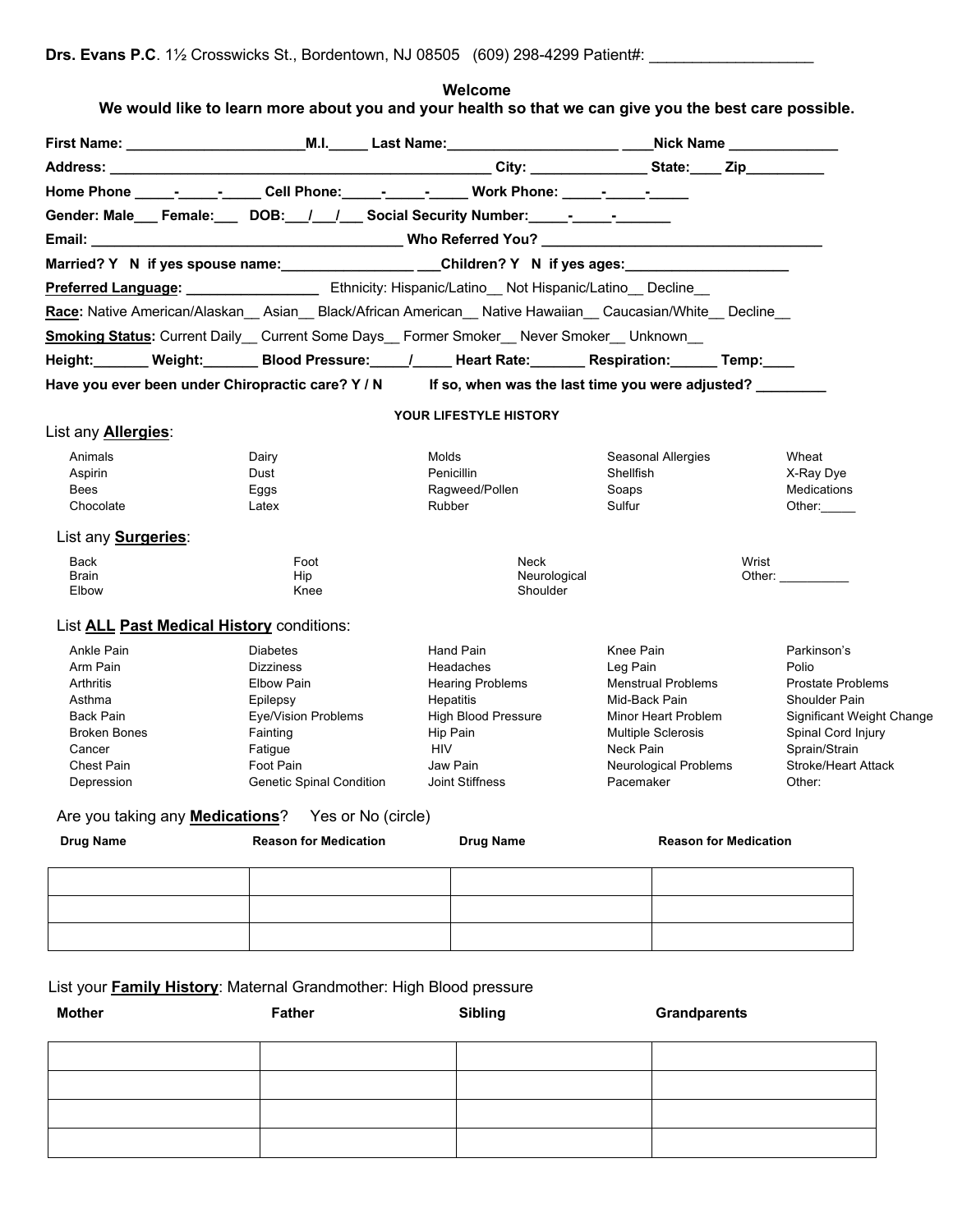| Has the accident been reported? Yes No To Employer Auto Carrier<br>Other: and the contract of the contract of the contract of the contract of the contract of the contract of the                                                                                                                                        |
|--------------------------------------------------------------------------------------------------------------------------------------------------------------------------------------------------------------------------------------------------------------------------------------------------------------------------|
| Are you now or have you ever been disabled? (Service or Work)? Yes No When?<br>Name<br>&<br>Address:<br>attorney?<br>retained<br>Yes<br>No<br>Have<br>you<br>an                                                                                                                                                          |
| Have you had any auto or other accidents?<br>Yes<br>No                                                                                                                                                                                                                                                                   |
|                                                                                                                                                                                                                                                                                                                          |
| Do you drink alcohol? No Yes - how many per day? __________________                                                                                                                                                                                                                                                      |
| Do you drink caffeine? No Yes - how many per day? ___________________<br>Do you exercise? No Yes (what forms and how often): ____________________________                                                                                                                                                                |
| PLEASE MARK YOUR AREAS OF PAIN ON THE DIAGRAM<br><b>BELOW</b><br>Main reason for consulting the office:<br>Become pain free<br>Explanation of my condition<br>Learn how to care for my condition<br>Reduce symptoms<br>Resume normal activity level                                                                      |
| #1                                                                                                                                                                                                                                                                                                                       |
| How did this problem begin (falling, lifting, etc.)?                                                                                                                                                                                                                                                                     |
| How is your condition changing?  GETTING BETTER  GETTING WORSE  NOT CHANGING                                                                                                                                                                                                                                             |
| Have you had this condition in the past? YES - NO<br>How often do you experience your symptoms?<br>□ Constantly (76-100% of the day) Frequently (51-75% of the day)<br>$\Box$ Occasionally (26-50% of the day) Intermittently (0-25% of the day)                                                                         |
| <b>Describe the nature of your symptoms:</b> Sharp Dull Numb Burning<br>Shooting<br><b>Radiating Pain</b><br>Tingling<br>Stabbing<br>Throbbing<br>$\Box$ Tightness                                                                                                                                                       |
| Please rate your pain on a scale of 1 to 10 (0= no pain and 10= excruciating pain)<br>5 6 7 8 9<br>$2 \quad 3 \quad 4$<br>10<br>□1                                                                                                                                                                                       |
| How do your symptoms affect your ability to perform daily activities such as working or driving?<br>(0= no effect and 10= no possible activities)<br>1 2 3 4 5 6 7 8 9 10<br>What activities aggravate your condition (working, exercise, etc)? ______________<br>What makes your pain better (ice, heat, massage, etc)? |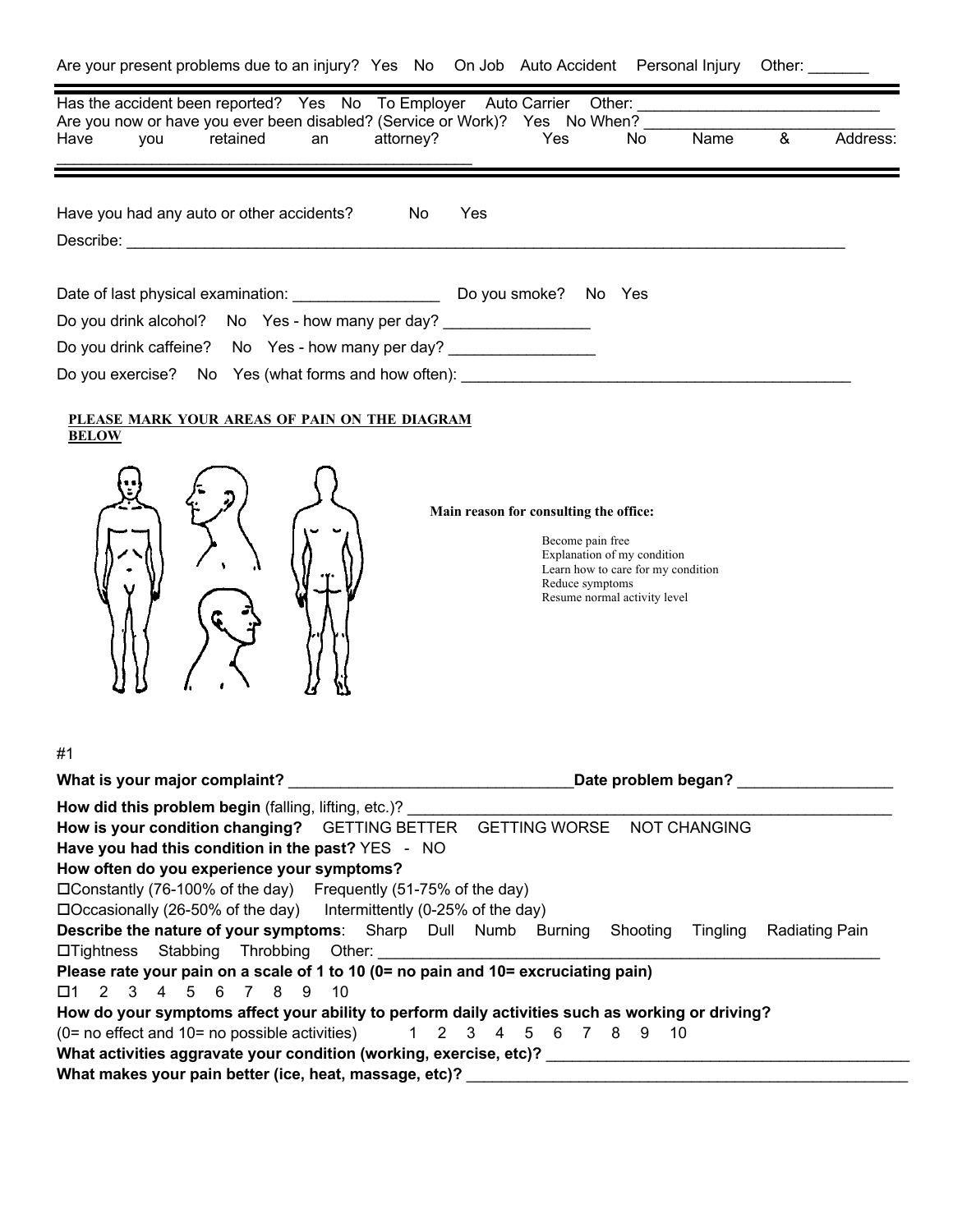|                                                                                                                                                       | Date problem began?                           |
|-------------------------------------------------------------------------------------------------------------------------------------------------------|-----------------------------------------------|
| How did this problem begin (falling, lifting, etc.)?                                                                                                  |                                               |
| How is your condition changing?  GETTING BETTER  GETTING WORSE  NOT CHANGING                                                                          |                                               |
| Have you had this condition in the past? YES - NO                                                                                                     |                                               |
| How often do you experience your symptoms?                                                                                                            |                                               |
| □ Constantly (76-100% of the day) Frequently (51-75% of the day)                                                                                      |                                               |
| $\Box$ Occasionally (26-50% of the day) Intermittently (0-25% of the day)                                                                             |                                               |
| Describe the nature of your symptoms: Sharp Dull Numb Burning Shooting Tingling Radiating Pain                                                        |                                               |
| Latightness Stabbing Throbbing Other: 2000 2010 2020 2020 2021 2021 2022 2021 2022 2021 2022 2023 2024 2022 20                                        |                                               |
| Please rate your pain on a scale of 1 to 10 (0= no pain and 10= excruciating pain)<br>$2 \quad 3 \quad 4$<br>6 7 8 9 10<br>5<br>□1                    |                                               |
| How do your symptoms affect your ability to perform daily activities such as working or driving?                                                      |                                               |
| (0= no effect and 10= no possible activities)                                                                                                         | 1 2 3 4 5 6 7 8 9 10                          |
| What activities aggravate your condition (working, exercise, etc)? _________________________________                                                  |                                               |
|                                                                                                                                                       |                                               |
|                                                                                                                                                       |                                               |
|                                                                                                                                                       |                                               |
| #3                                                                                                                                                    |                                               |
|                                                                                                                                                       |                                               |
| How did this problem begin (falling, lifting, etc.)?                                                                                                  |                                               |
| How is your condition changing?  GETTING BETTER  GETTING WORSE  NOT CHANGING                                                                          |                                               |
| Have you had this condition in the past? YES - NO                                                                                                     |                                               |
| How often do you experience your symptoms?                                                                                                            |                                               |
| □ Constantly (76-100% of the day) Frequently (51-75% of the day)                                                                                      |                                               |
| $\Box$ Occasionally (26-50% of the day) Intermittently (0-25% of the day)                                                                             |                                               |
| Describe the nature of your symptoms: Sharp Dull Numb Burning Shooting Tingling Radiating Pain                                                        |                                               |
|                                                                                                                                                       |                                               |
| Please rate your pain on a scale of 1 to 10 (0= no pain and 10= excruciating pain)<br>2 3 4 5 6 7 8 9<br>10<br>$\square$ 1                            |                                               |
| How do your symptoms affect your ability to perform daily activities such as working or driving?                                                      |                                               |
| $(0=$ no effect and $10=$ no possible activities)                                                                                                     | 1 2 3 4 5 6 7 8 9<br>- 10                     |
|                                                                                                                                                       |                                               |
|                                                                                                                                                       |                                               |
|                                                                                                                                                       |                                               |
|                                                                                                                                                       |                                               |
| #4                                                                                                                                                    |                                               |
|                                                                                                                                                       | Date problem began?                           |
| How did this problem begin (falling, lifting, etc.)?                                                                                                  |                                               |
| How is your condition changing? GETTING BETTER GETTING WORSE NOT CHANGING                                                                             |                                               |
| Have you had this condition in the past? YES - NO                                                                                                     |                                               |
| How often do you experience your symptoms?                                                                                                            |                                               |
| □ Constantly (76-100% of the day) Frequently (51-75% of the day)                                                                                      |                                               |
| $\Box$ Occasionally (26-50% of the day) Intermittently (0-25% of the day)                                                                             |                                               |
| <b>Describe the nature of your symptoms:</b> Sharp Dull Numb Burning                                                                                  | Shooting<br>Tingling<br><b>Radiating Pain</b> |
| □Tightness Stabbing Throbbing Other:                                                                                                                  |                                               |
| Please rate your pain on a scale of 1 to 10 (0= no pain and 10= excruciating pain)                                                                    |                                               |
| 2 3 4<br>6 7 8<br>□1<br>.5<br>9<br>10                                                                                                                 |                                               |
| How do your symptoms affect your ability to perform daily activities such as working or driving?<br>$(0=$ no effect and $10=$ no possible activities) | 1 2 3 4 5 6 7 8 9 10                          |
|                                                                                                                                                       |                                               |
| What makes your pain better (ice, heat, massage, etc)? _________________________                                                                      |                                               |
|                                                                                                                                                       |                                               |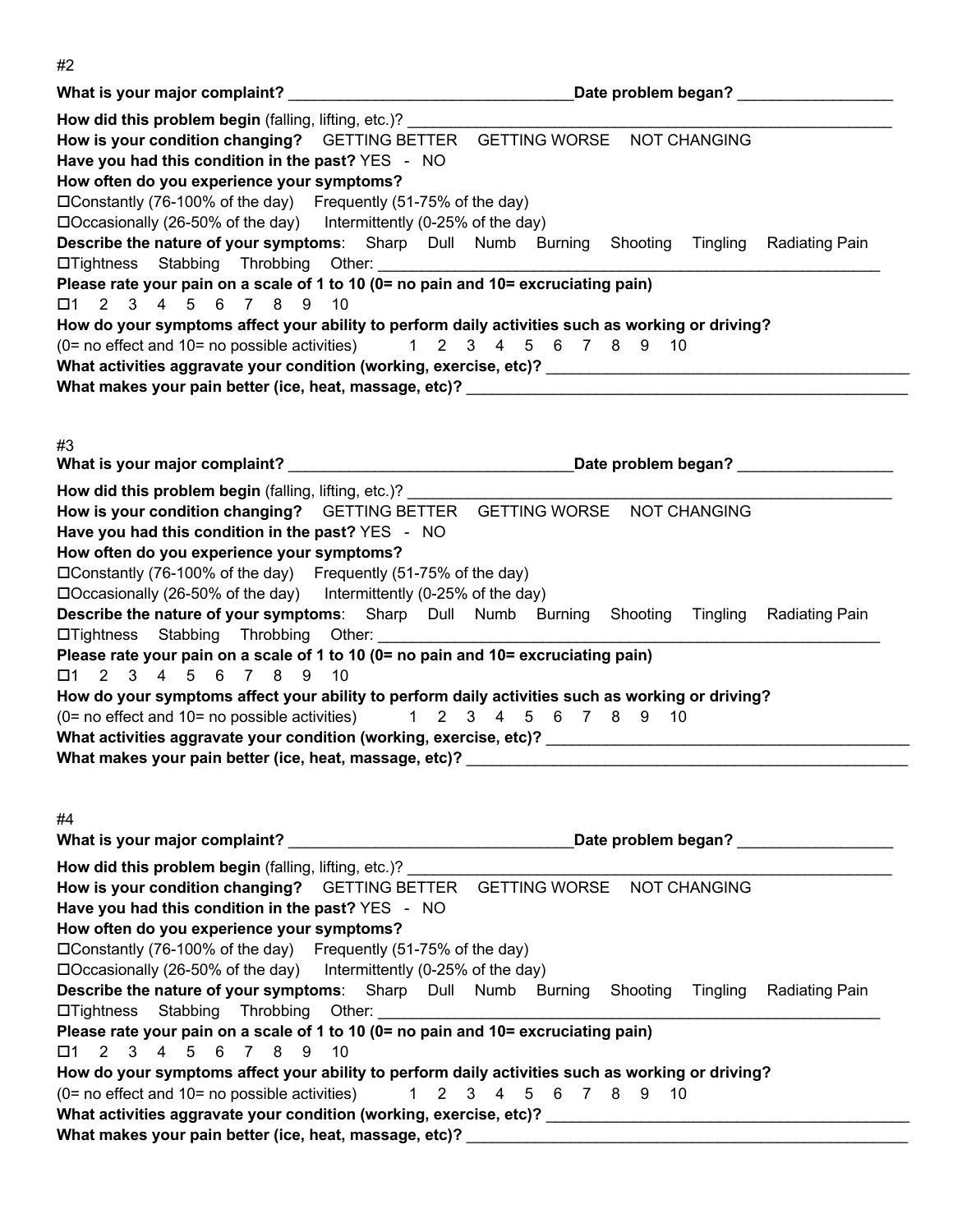#### **HIPAA LAW #101-191 CONSENT**

This office is HIPAA compliant. Your records are kept in the strictest confidence; however it may be necessary to diclose information to another health care provider as well as to other third party payers if they are responsible for payment of your services. It may be necessary to use or disclose information within our practice for quality control and operational purposes. (ie: appointment reminders at home or work, leaving massages on answering machine, leaving messages with a person, testimonials of your improvement in written or verbal form, family picture boards, sending you newsletters, and sending you thank you gifts as well as open adjusting areas). You have the right to request a more detailed "Notice of Privacy for Private Health Information" upon request at any time during your care. If any changes occur in reference to our privacy practices you will be notified by posting of the change in the office. By signing below you accept and give us permission to disclose this information. You have the right to not disclose any of this information however requests must be in writing.

#### **Assignment of Benefits:**

I herby irrevocably instruct and direct my Insurance Company to pay Drs. Evans Inc. directly. For the professional or medical expense benefits allowable, and otherwise payable to me under my current insurance policy as payment toward the total charges for the professional services rendered. THIS IS A DIRECT ASSIGNMENT OF MY RIGHTS AND BENEFITS UNDER THIS POLICY. I also authorize the release of any information pertinent to my case to any insurance company, Health Care Financing Administration or its agents, or attorney involved in this case. I authorize doctor initiate a complaint to the Insurance Commissioner for any reason on my behalf. In addition, I authorize Drs. Evans to deposit any checks received on my account when made out to me.

#### **\_\_\_Records (Please Initial)**

All your records are kept on file electronically. Because we do not have encryption to send them via email you can request a copy of your records at any time. Please let the doctor know if you would like a copy and they will be printed for you directly.

I understand all the information on this form and I answered it true and correct to the best of my ability:

| <b>Signature</b> | Print | <b>Date</b> |
|------------------|-------|-------------|
|                  |       |             |

**\_\_\_\_\_\_\_\_\_\_\_\_\_\_\_\_\_\_\_\_\_\_\_\_\_\_\_\_\_\_\_\_\_ \_\_\_\_\_\_\_\_\_\_\_\_\_\_\_\_\_\_\_\_\_\_\_\_\_\_\_\_\_\_\_\_\_\_\_ \_\_\_\_\_\_\_\_\_\_\_\_\_\_**

I am advised that Evans Family Chiropractors cannot accept assignment on my insurance company. Therefore, I am responsible to bring any insurance checks that I receive for my services rendered at Evans Family Chiropractors to them directly. If I do not bring in the checks I receive I know I will be held responsible for those services. If a check is not received at Evans Family Chiropractors within 30 days after the check was issued, the amount of the checks will be charged to my credit card.

| Signature:     | Date: |
|----------------|-------|
| Family Member: | Date: |

**\_\_\_\_\_\_\_\_\_\_\_\_\_\_\_\_\_\_\_\_\_\_\_\_\_\_\_\_\_\_\_\_\_\_\_\_\_\_\_\_\_\_\_\_\_\_\_\_\_\_\_\_\_\_\_\_\_\_\_\_\_\_\_\_\_\_\_\_**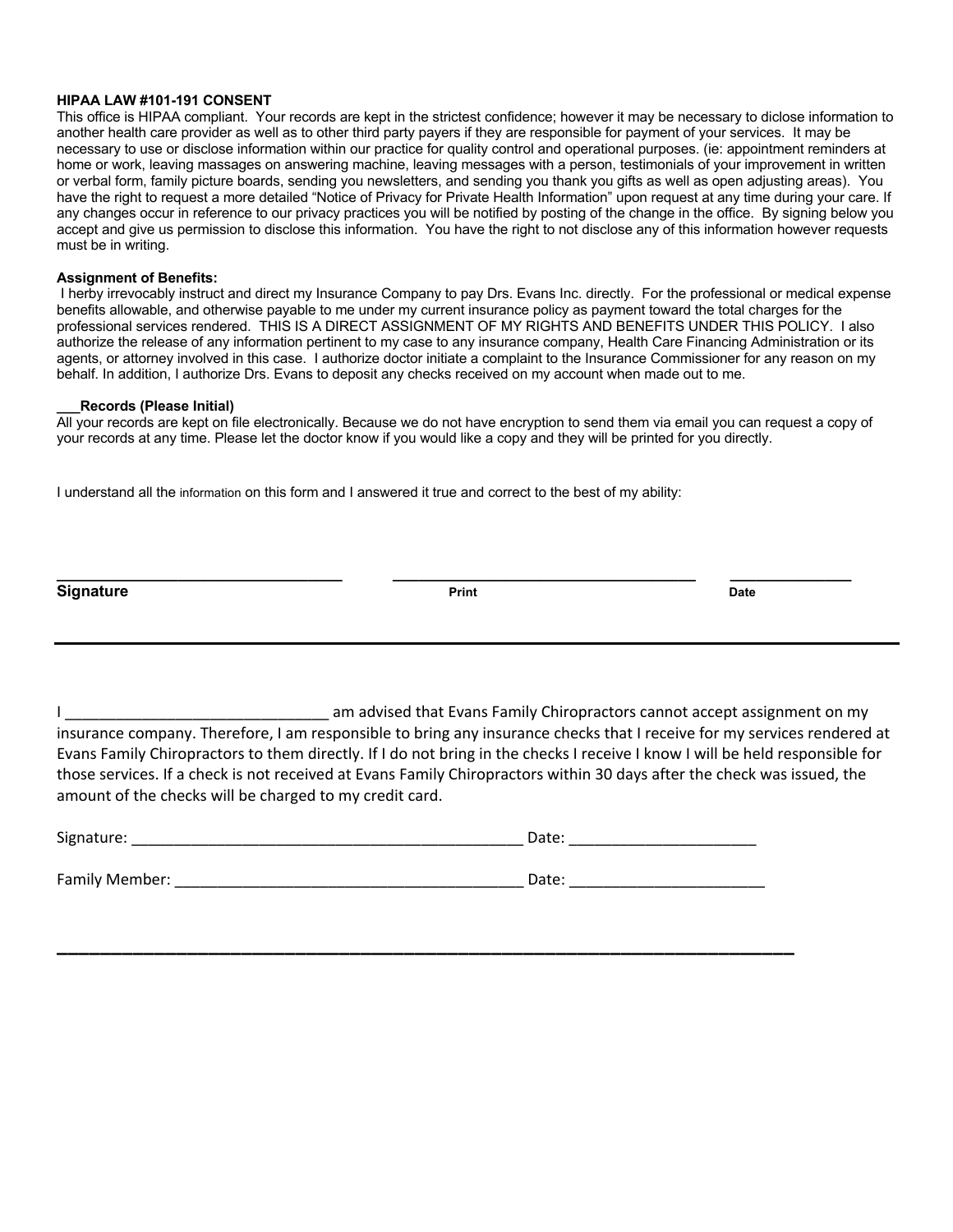| <b>REQUIRED INFO</b>        | Patient                  |               | <b>Insured</b>             |              |
|-----------------------------|--------------------------|---------------|----------------------------|--------------|
| <b>Name</b>                 |                          |               |                            |              |
| <b>Street</b>               |                          |               |                            |              |
| <b>City</b>                 |                          |               |                            |              |
| State & Zip                 |                          |               |                            |              |
| Telephone #                 |                          |               |                            |              |
| Date of Birth               |                          |               |                            |              |
| <b>Relation To Insured:</b> |                          |               |                            |              |
| circle)                     |                          |               |                            |              |
|                             | <b>SELF</b>              | <b>SPOUSE</b> | <b>CHILD</b>               | <b>OTHER</b> |
|                             |                          |               |                            |              |
| <b>REQUIRED INFO</b>        | <b>Primary Insurance</b> |               | <b>Secondary Insurance</b> |              |
| <b>Company Name</b>         |                          |               |                            |              |
| <b>Street</b>               |                          |               |                            |              |
| City                        |                          |               |                            |              |
| State & Zip                 |                          |               |                            |              |
| Telephone #                 |                          |               |                            |              |
| Policy #                    |                          |               |                            |              |
|                             |                          |               |                            |              |
| Group #                     |                          |               |                            |              |
| $I.D.$ #                    |                          |               |                            |              |
| <b>Auto Insurance</b>       | <b>Auto Insurance</b>    |               | <b>Attorney</b>            |              |
| <b>Insurance Co Name</b>    |                          |               |                            |              |
| Claim #                     |                          |               |                            |              |
| <b>Adjustors Name</b>       |                          |               |                            |              |
| <b>Adjustors Phone #</b>    |                          |               |                            |              |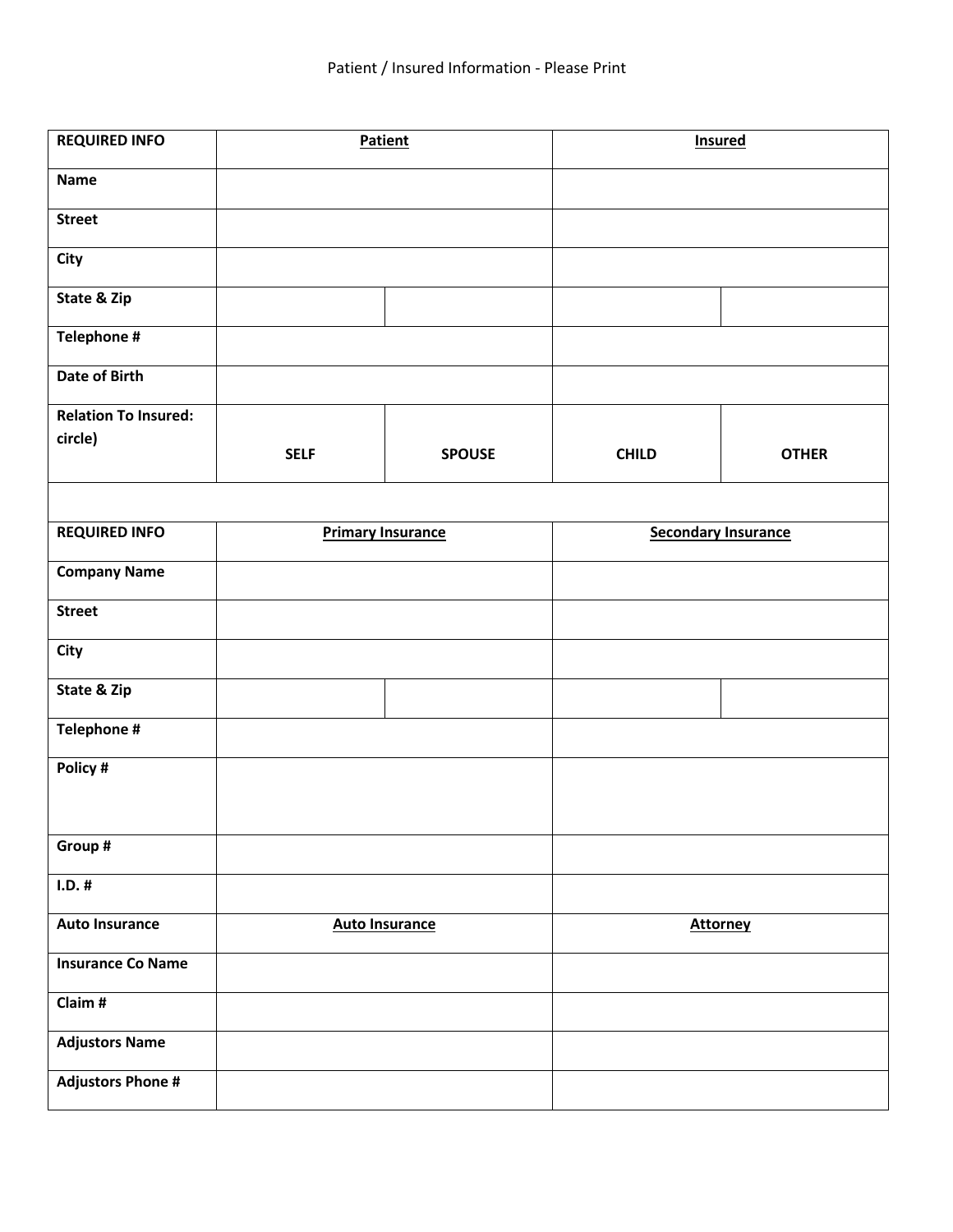#### **Have you experienced (or) are you currently experiencing any of the following:**

Name:

# **Constitutional Systems:**

Weight loss Night sweats

Chills Fatigue Fever Poor appetite

# **Sleep:**

Gasping Snoring Insomnia Restless legs Difficulty sleeping

# **Ears:**

Hearing loss Ringing Ear pain

# **Eyes:**

Double vision Eye pain

Blurry vision Change in vision

# **Nose/Mouth &Throat:**

Change of sense of smell Runny nose Nose bleeding Sores in mouth Sores in mouth Sore throat Difficulty or pain swallowing

# **Cardiovascular:**

Chest pain Palpitations Swollen legs Fainting Shortness of breath

# **Respiratory:**

Cough Coughing up blood Coughing up phlegm Wheezing

# **Gastrointestinal:**

| Abdominal pain | Nausea    |
|----------------|-----------|
| Diarrhea       | Vomiting  |
| Constipation   | Heartburn |

| Signature: | Date: |
|------------|-------|
|            |       |

# **Musculoskeletal:**

Muscle Pain Bone Pa Broken bones

Joint Pain Swollen or red joints

### **Genitourinary:**

Difficulty urinating Vaginal or penile discharge Kidney stone

#### **Skin:**

Rash Ulcers that will not heal Moles that are changing

# **Endocrine:**

Heat or cold intolerance frequent urination Unusually thirsty high / low blood sugar

# **Neurological:**

Headaches Weakness Seizure Dizziness Tremor TIA's Stroke

# **Lymph and Heme:**

Easy bleeding Swollen lymph nodes

# **Psychiatric:**

Depression Anxiety Hallucinations

**Circle all that Apply**